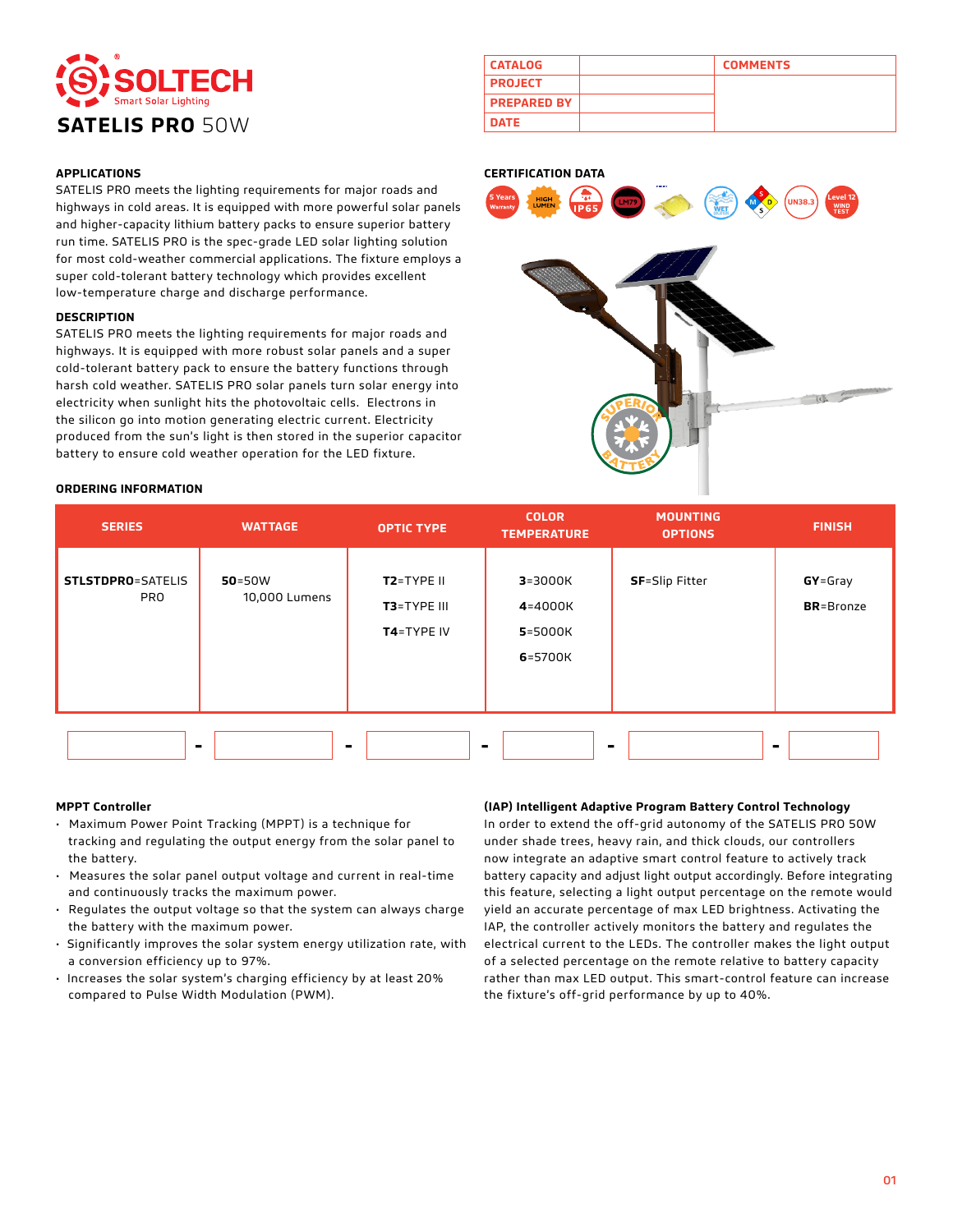

#### **SPECIFICATION FEATURES**



#### **50+ Hours Max Autonomy**

- 600WH battery capacity
- Full solar re-charge in less than 11 hours



#### **High Brightness, Smart Power Consumption**

- 200lm/W—The highest efficiency in the industry
- Remote control included with one-button mode settings • Automatically switches to 40% energy saving
- mode during low battery levels



#### **Modular & Customizable Design**

- Modular battery box with fast hooking design and IP65 waterproof rating
- Solar panel mounting options, above or below the fixture
- Reduces the installation time for new construction projects
- TYPE III light distribution comes standard. TYPE II and TYPE IV are also available.

## **CATALOG COMMENTS PROJECT PREPARED BY**



#### **Longer Life & Heavy Duty**

• Grade A Superior Battery Pack up to 12V\*50AH, 2000+ Full Charging Cycles • LEVEL 12 Wind Test



#### **Greater Energy Production**

• 145W Mono-Crystalline Solar Panel

• Adjustable angle for the solar panel allows maximum solar collection and self-cleaning of the solar panel surface



#### **Low Maintenance Design**

- Field-replaceable battery functionality with quick connections
- Die cast A380 aluminum fixture housing is rust-free
- 10+ year warranty options for municipal & utility projects

## **PRODUCT SIZE**

**SOLAR PANEL:** 21.1 Lbs **SOLAR LAMP:** 13.5 Lbs **BATTERY ASSEMBLY:** 35.2 Lbs **MOUNTING FASTNER:** 22 Lbs

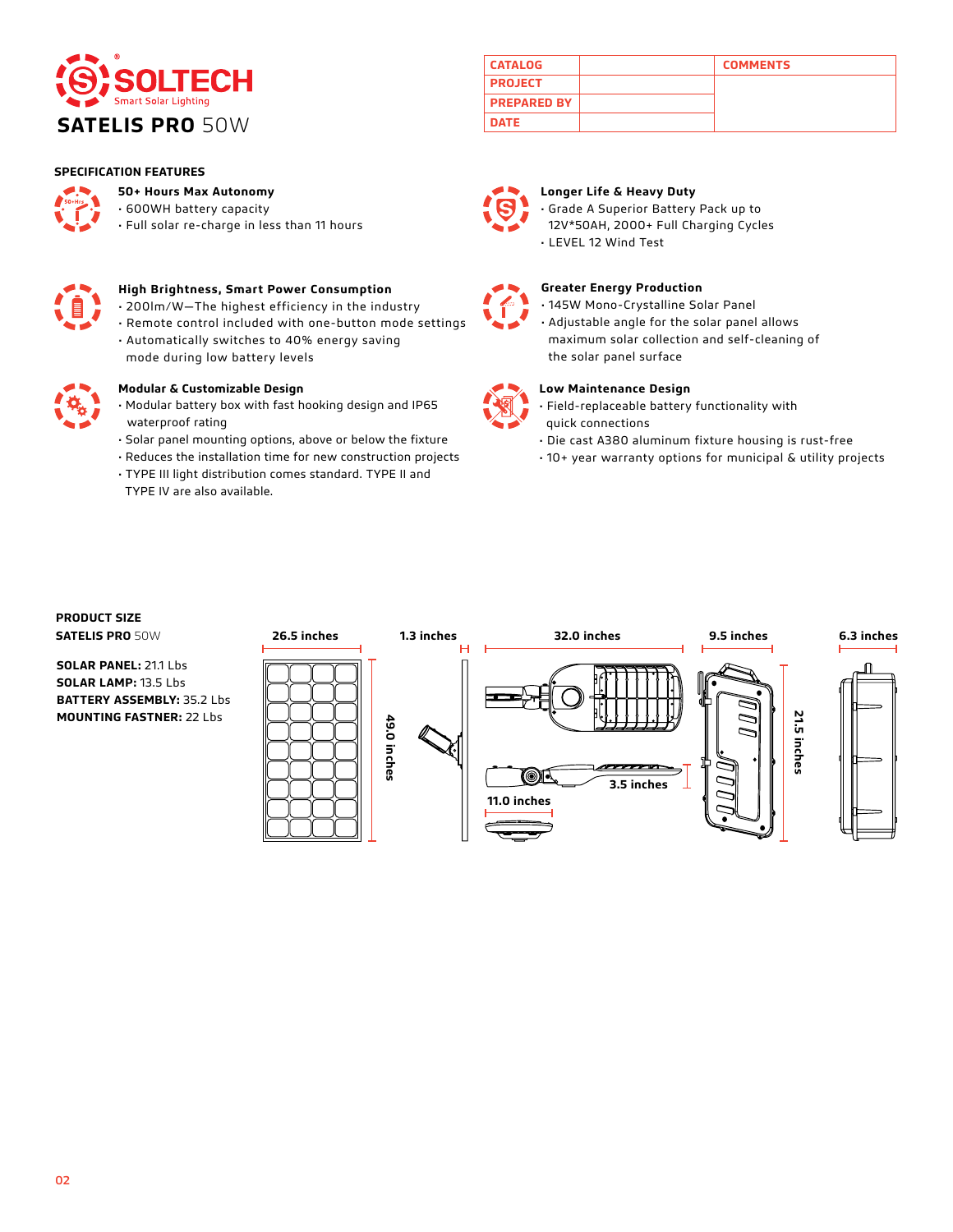

| <b>CATALOG</b>     | <b>COMMENTS</b> |
|--------------------|-----------------|
| <b>PROJECT</b>     |                 |
| <b>PREPARED BY</b> |                 |
| <b>DATE</b>        |                 |

### **SPECIFICATIONS**

| <b>Specification</b>        | <b>SATELIS PRO 50W</b>                |  |
|-----------------------------|---------------------------------------|--|
| <b>LED Nominal Power</b>    | <b>50W</b>                            |  |
| <b>Solar Panel</b>          | <b>18V 145W</b>                       |  |
| <b>Superior Battery</b>     | 600WH 12V 50AH                        |  |
| Weight                      | 91.8 Lbs                              |  |
| Lumen Output@5000K          | 10,000                                |  |
| <b>CRI</b>                  | > 70 (> 80 Optional)                  |  |
| <b>LED Chip</b>             | Lumileds 5050<br>(215lm-CR>70)        |  |
| <b>EPA@45°</b>              | 12.4 $ft^2$                           |  |
| <b>Waterproof Rate</b>      | <b>IP65</b>                           |  |
| Casting                     | Aluminum                              |  |
| Efficiency@5000K            | 200lm/W                               |  |
| * Charging Time             | 11 hrs                                |  |
| <b>Operation Mode</b>       | Remote control and<br>One-key Setting |  |
| <b>Installation Height</b>  | $15-20$ ft                            |  |
| * Operating Temperature     | -40°C/-40°F to 140°F                  |  |
| * Charging Temperature      | -40°C/-40°F to 140°F                  |  |
| Maximum Autonomy@Full Power |                                       |  |
| <b>Motion Sensor Mode</b>   | 40%-100% 63hrs<br>20%-80% 105hrs      |  |
| <b>Time Control Mode</b>    | Night Owl 38hrs<br>Early Bird 34hrs   |  |
| <b>Constant Mode</b>        | 100% 15hrs<br>70% 21hrs<br>40% 37hrs  |  |

03 panel pointed directly at the solar radiation. The standard radiation value is 1000W/m2. \* The temperature can impact the battery's charging and normal operation. \* The solar charge time data is base on 77 degree F ambient temperature with the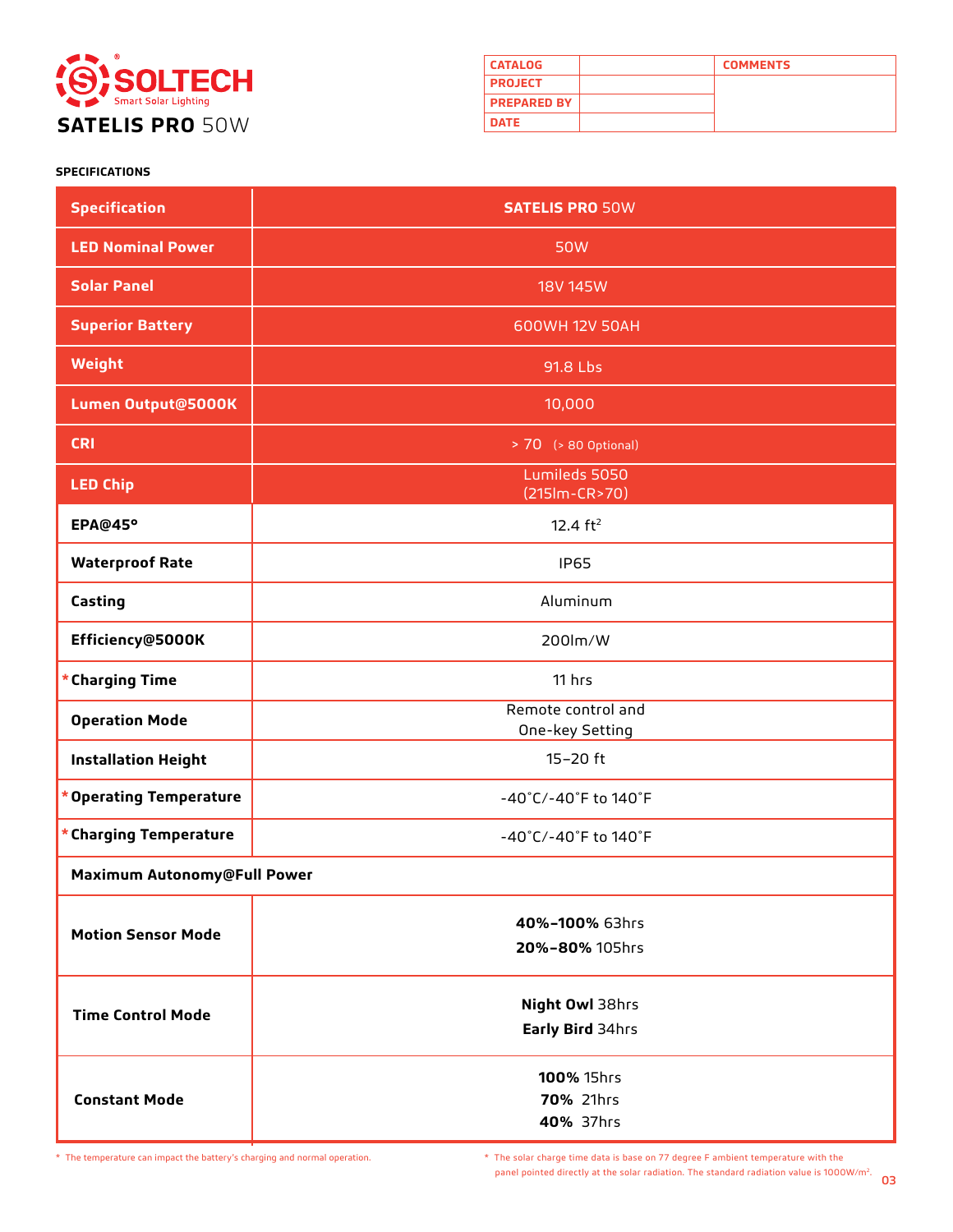

| <b>CATALOG</b>     | <b>COMMENTS</b> |
|--------------------|-----------------|
| <b>PROJECT</b>     |                 |
| <b>PREPARED BY</b> |                 |
| <b>DATE</b>        |                 |

**IES / BEAM**

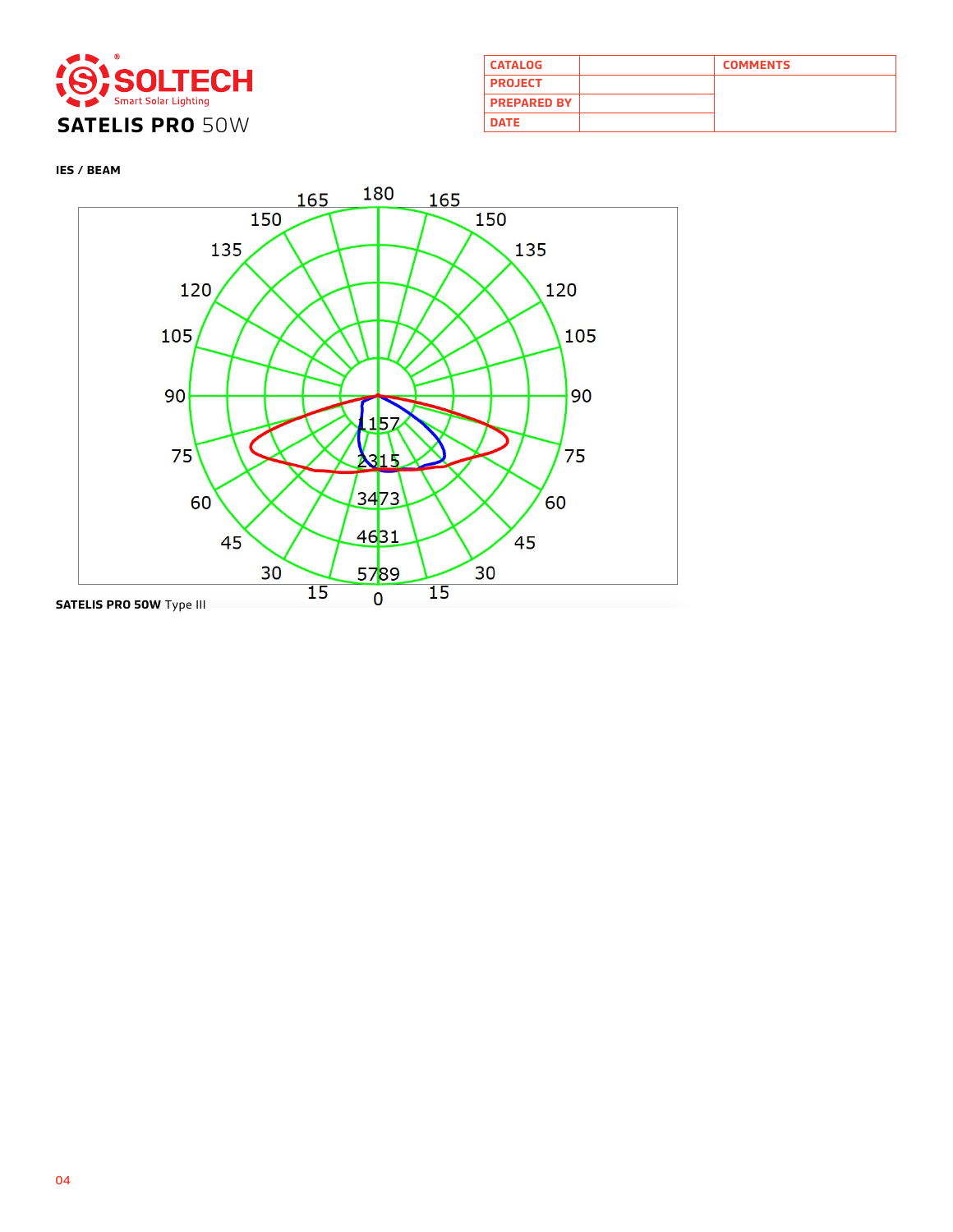

| <b>CATALOG</b>     | <b>COMMENTS</b> |
|--------------------|-----------------|
| <b>PROJECT</b>     |                 |
| <b>PREPARED BY</b> |                 |
| <b>DATE</b>        |                 |

#### **INSTALLATION ACCESSORIES**

**SLIP FITTER**





#### **POLE ASSEMBLY TENON ADAPTER**

Create 2 holes (diameter 0.5 inch) in the middle of pole, create 1 hole (diameter 1.5 inch, 2.6 inch long) between the 2 holes.

If your round pole size is over 3.1 inches, or you need a square pole, please contact the pole manufacturer for the tenon adapter.

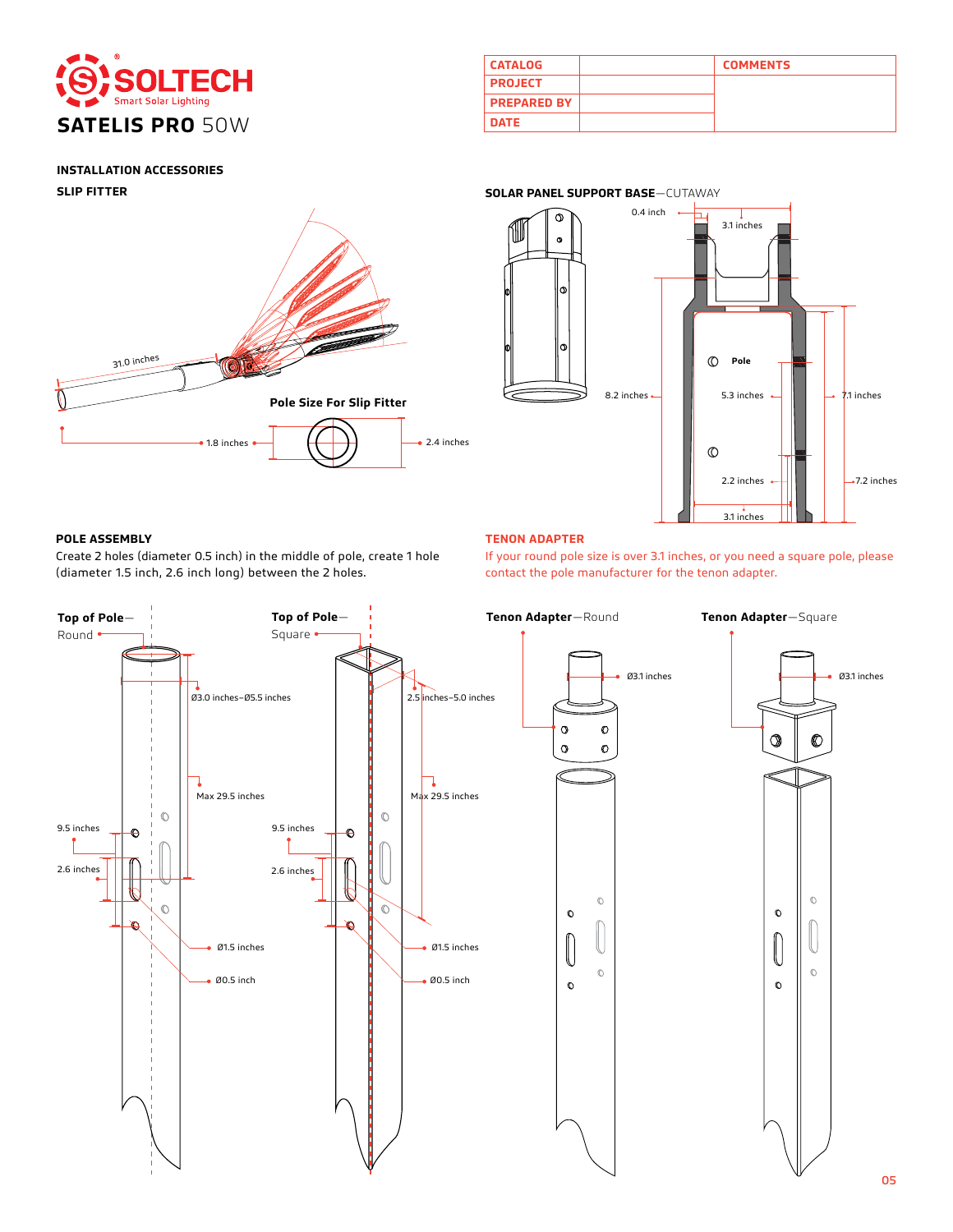

| <b>CATALOG</b>     | <b>COMMENTS</b> |
|--------------------|-----------------|
| <b>PROJECT</b>     |                 |
| <b>PREPARED BY</b> |                 |
| <b>DATE</b>        |                 |

**SATELIS** 50W

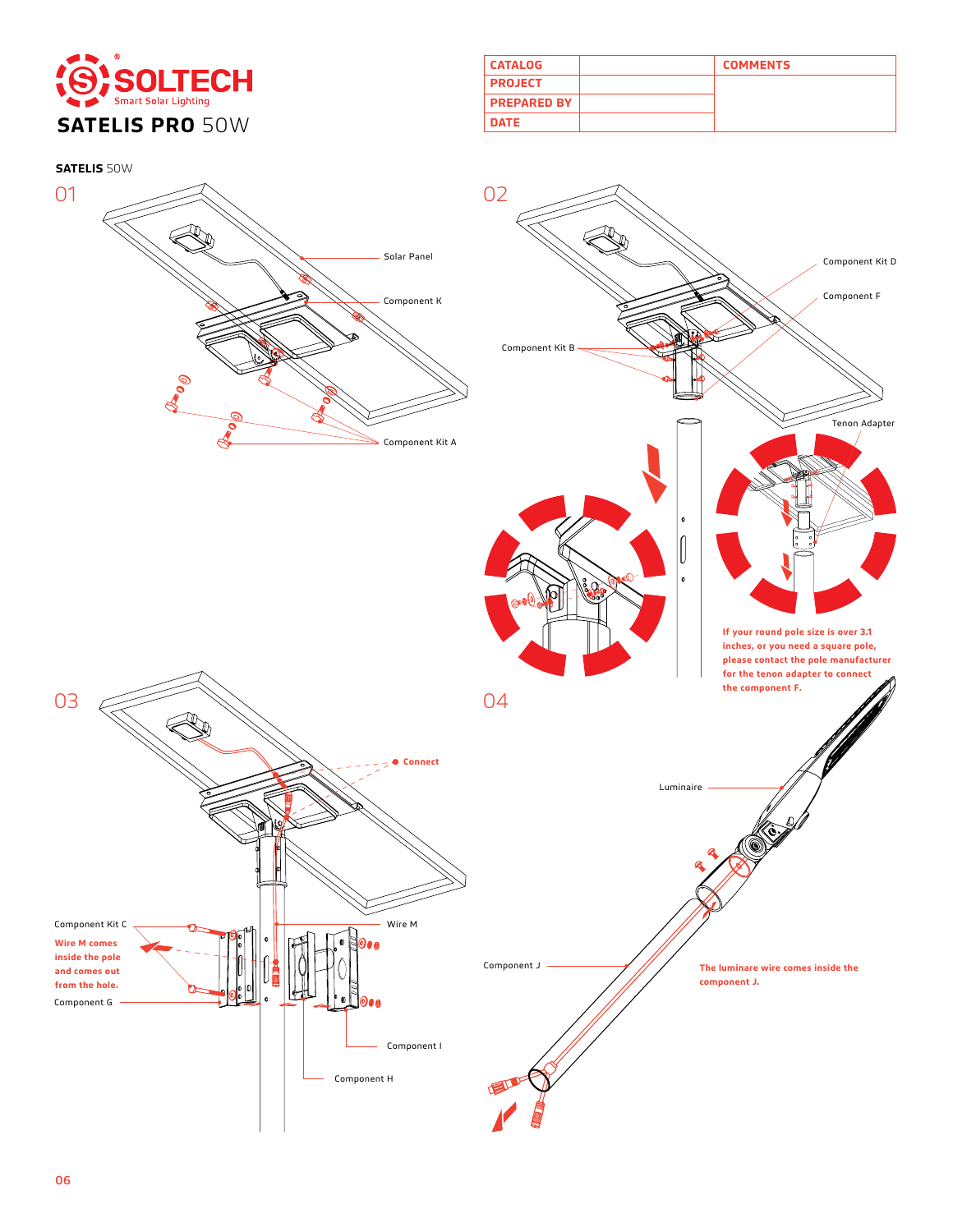

| <b>CATALOG</b>     | <b>COMMENTS</b> |
|--------------------|-----------------|
| <b>PROJECT</b>     |                 |
| <b>PREPARED BY</b> |                 |
| <b>DATE</b>        |                 |

**SATELIS** 50W

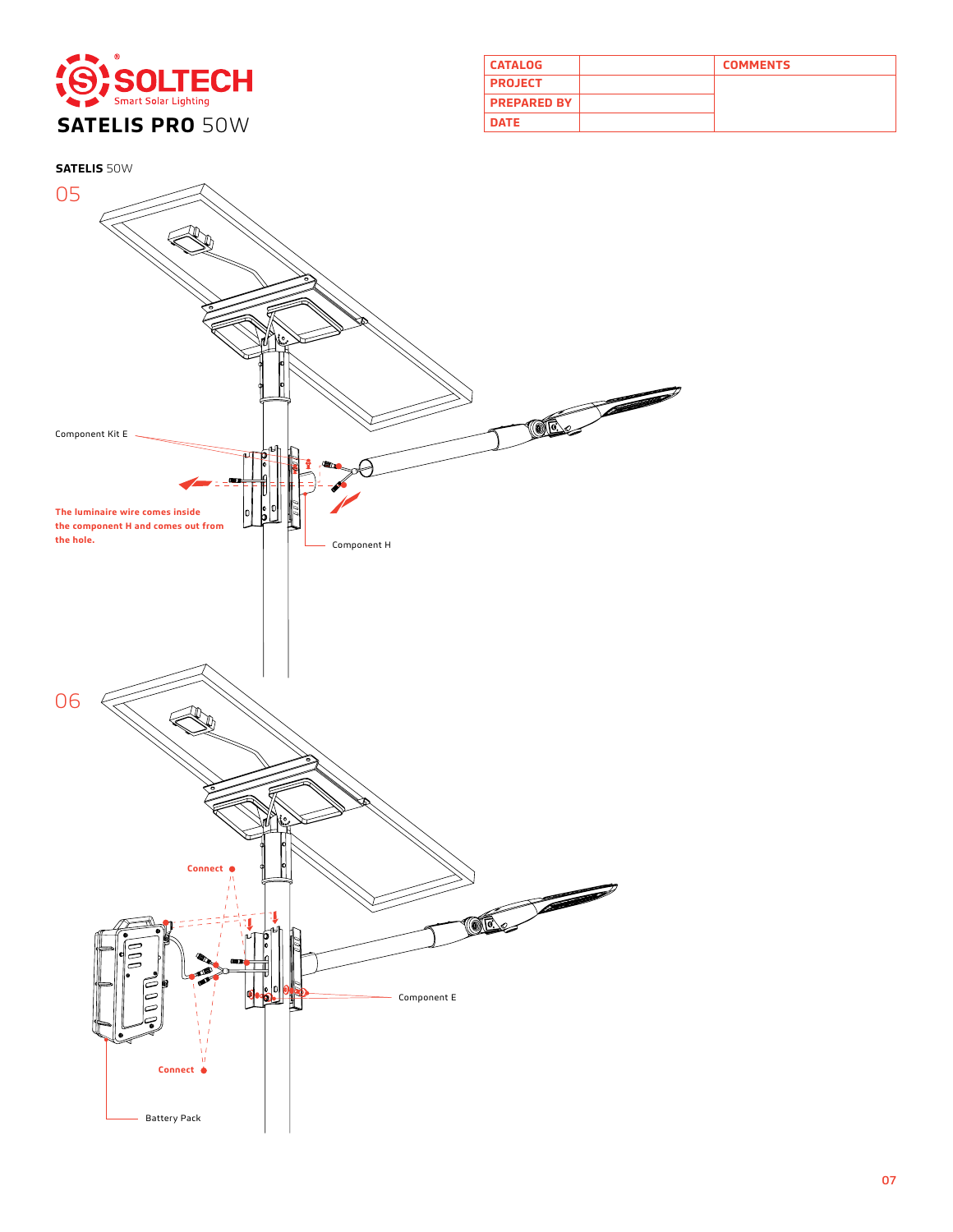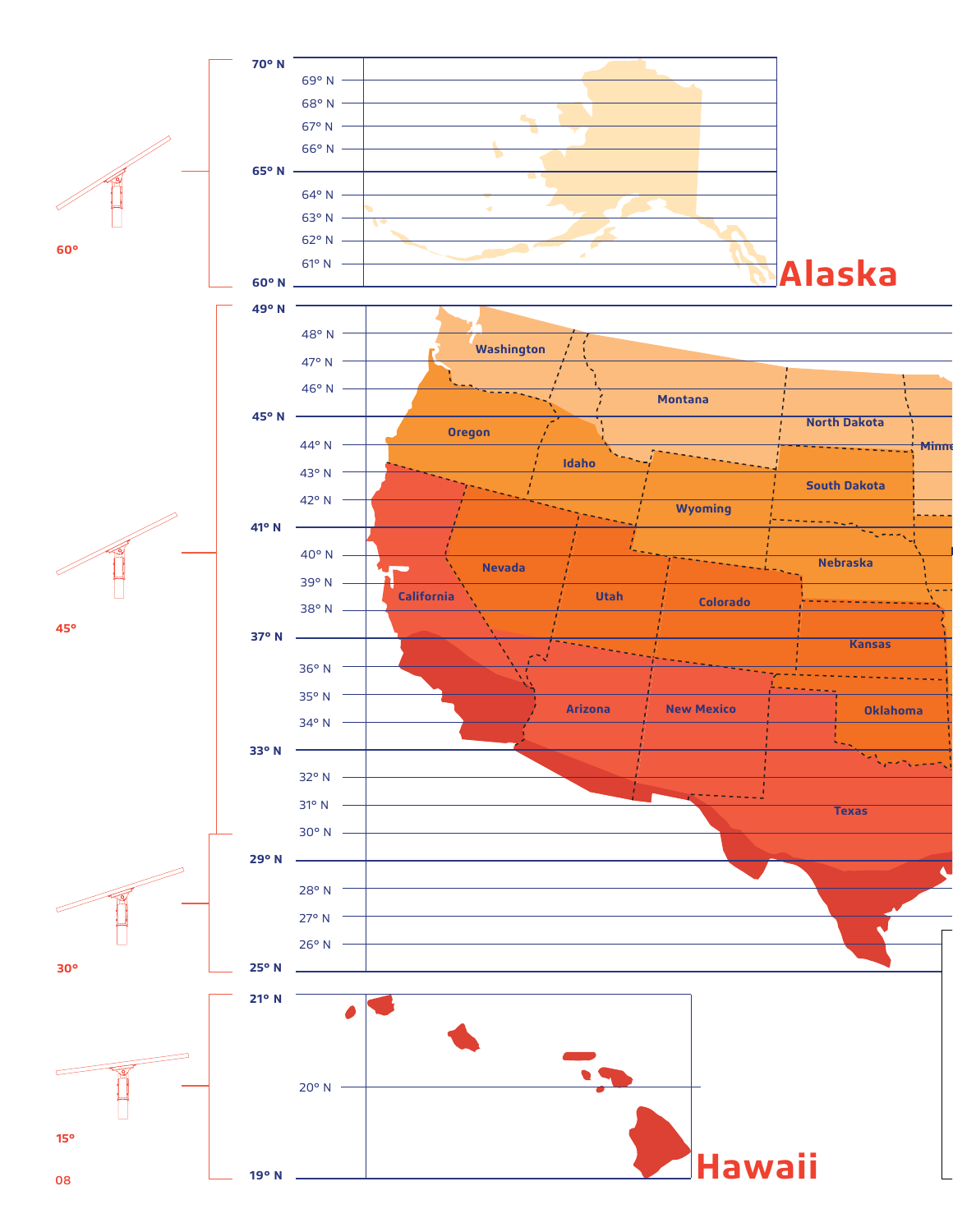# **SATELIS PRO 50W**

| <b>CATALOG</b>     | <b>COMMENTS</b> |
|--------------------|-----------------|
| <b>PROJECT</b>     |                 |
| <b>PREPARED BY</b> |                 |
| <b>DATE</b>        |                 |

**The solar charge in a battery pack won't last forever. The off–grid system relies on stored solar energy for autonomy. Angling your solar panels properly can boost the power intake of your solar lighting system. You want to angle your solar panels at a tilt based on the area's latitude.**

## **Tip**

**Wisconsin**

**Minnesota**

**Iowa**

**Arkansas**

**Missouri**

**Louisiana**

You can increase the tilt 15° in the winter or decrease 15° in the summer. In this way you can get the maximum sunlight to recharge the battrey.





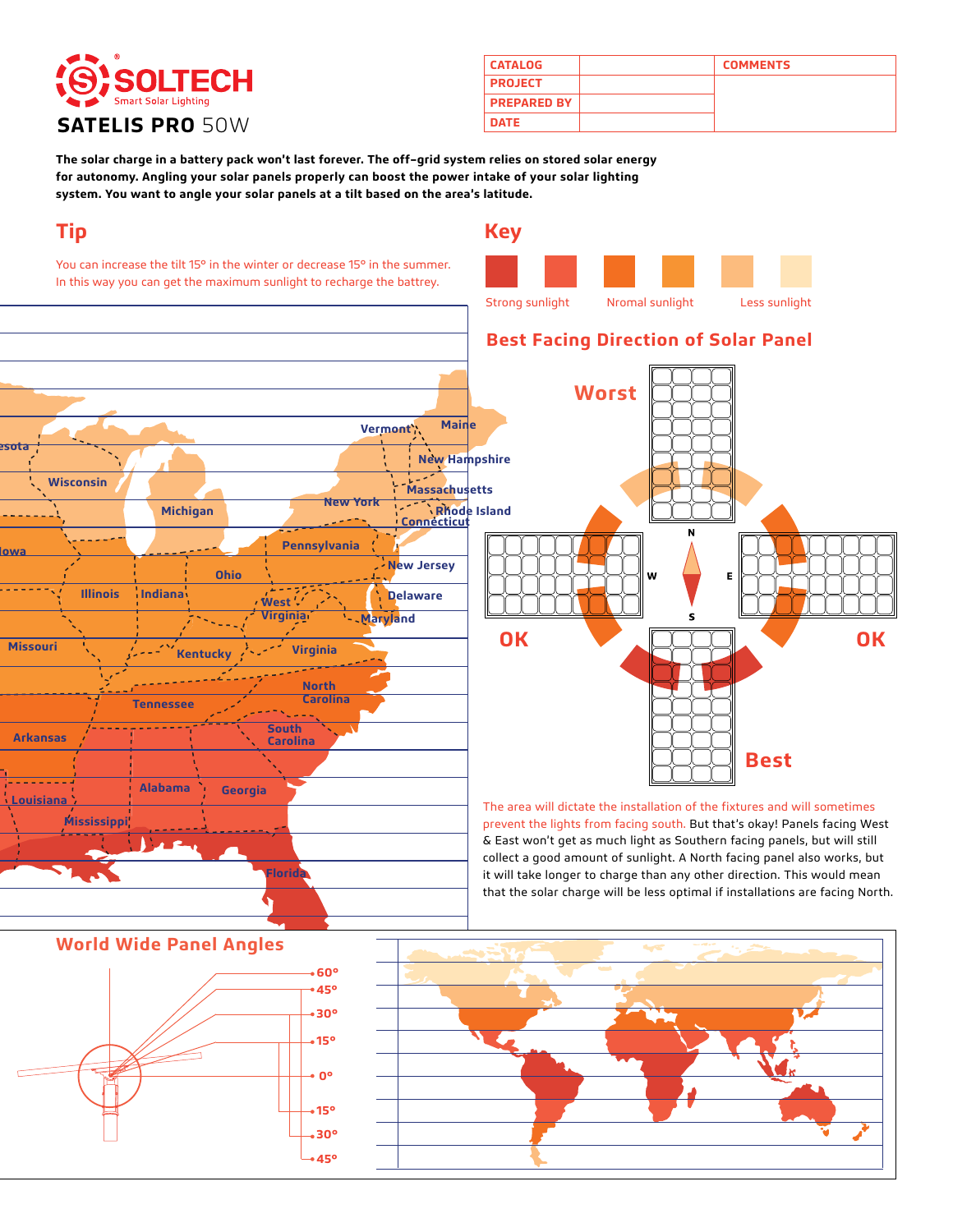

| <b>CATALOG</b>     | <b>COMMENTS</b> |
|--------------------|-----------------|
| <b>PROJECT</b>     |                 |
| <b>PREPARED BY</b> |                 |
| <b>DATE</b>        |                 |



**When using the remote for the first time, please remove the plastic piece at the bottom to make the remote turn on.**



**The range of the remote control to the indicator is 16ft (Day time) to 33ft (Night time). Because the sunlight will impact the signal of the remote control, we suggest our users to setup the mode before they install the light.** 

#### **1. On/Off**

When off is selected, the light will stop working. The solar panel will not charge the battery and the battery will not supply electricity to the light.

#### **2. Connect/Test**

Remote control device can be connected with any lighting fixture, one at a time. To connect, press the button once. It also functions as a test button. To test, press the "Test" button once, the red light will indicate the fixture is charging, green light indicates that the fixture is operating. Testing lasts for 10 seconds, and then it goes back to the mode previously in use.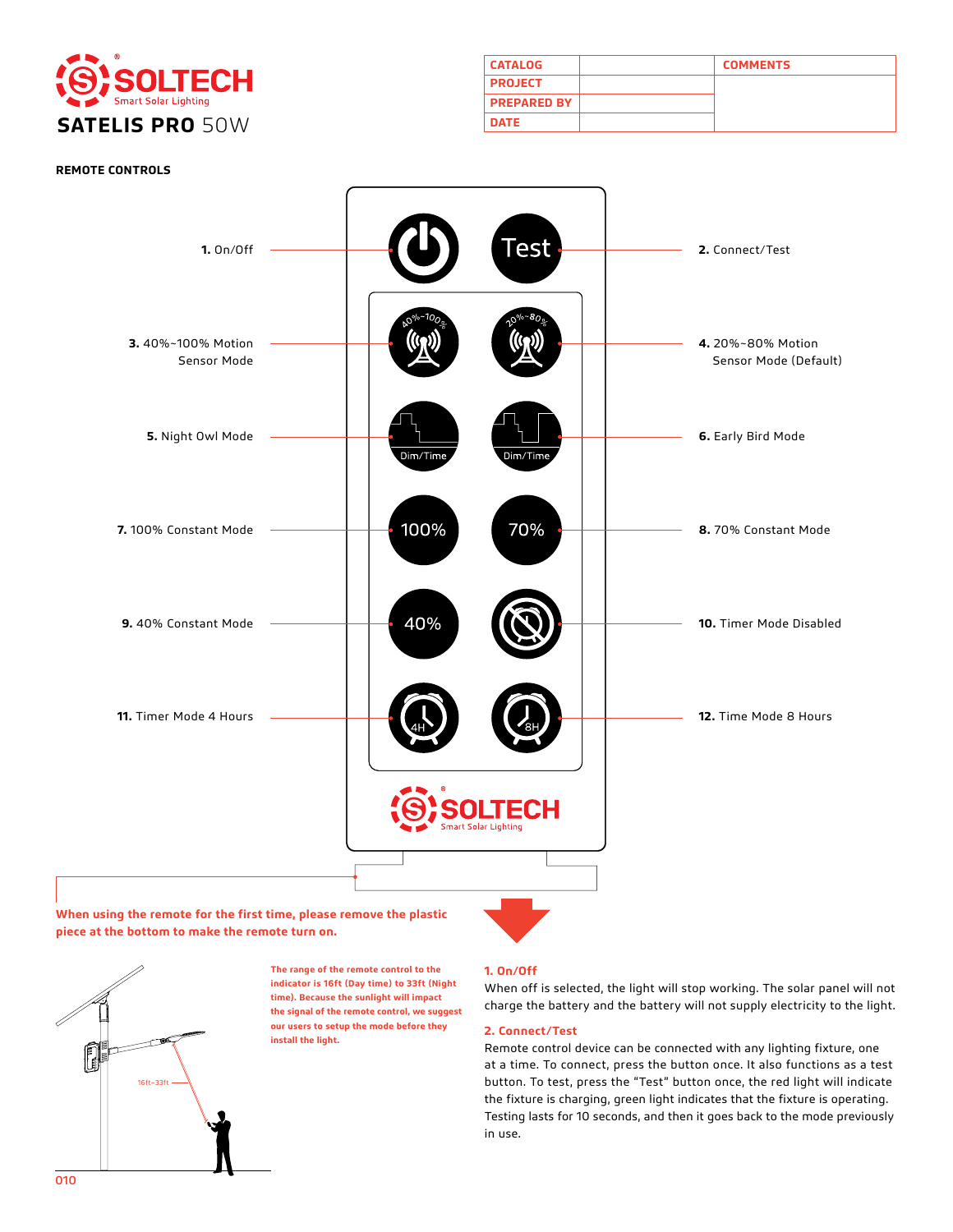

#### **3. 40%~100% Motion Sensor Mode**

Constant 40% brightness (turns on at dusk, turns off at dawn); 100% brightness turns on for 2 minutes when motion is detected.



## **CATALOG COMMENTS PROJECT PREPARED BY**

#### **5. Night Owl Mode**

Changes as natural light decreases/increases (turns on at dusk); 70% brightness for 0.5 hour, 100% brightness for 3.5 hours, 70% brightness for 1 hour, 50% brightness for 1 hour, 20% brightness for 5 hours (turns off at Dawn).



#### **4. 20%~80% Motion Sensor Mode (Default)**

Constant 20% brightness (turns on at dusk, turns off at dawn); 80% brightness turns on for 2 minutes when motion is detected.

#### **6. Early Bird Mode**

Changes as natural light decreases/increases with increased brightness near dawn for early risers (turns on at dusk); 70% brightness for 0.5 hour, 100% brightness for 3.5 hours, 70% brightness for 1 hour, 50% brightness for 1 hour, 20% brightness for 4 hours, 100% brightness for 1 hour (turns off at Dawn).





**(IAP) Intelligent Adaptive Program Battery Control Technology**

In order to extend the off-grid autonomy of the SATELIS PRO 50W under shade trees, heavy rain, and thick clouds, our controllers now integrate an adaptive smart control feature to actively track battery capacity and adjust light output accordingly. Before integrating this feature, selecting a light output percentage on the remote would yield an accurate percentage of max LED brightness. Activating the IAP, the controller actively monitors the battery and regulates the electrical current to the LEDs. The controller makes the light output of a selected percentage on the remote relative to battery capacity rather than max LED output. This smart-control feature can increase the fixture's off-grid performance by up to 40%.

#### **Important**

Dusk and dawn time may be diffrent in other locations and seasons. The sensors of our products will follow the light patterns of where it is installed. The time period shown in the chart above is just an example to help you understand the different lighting modes only.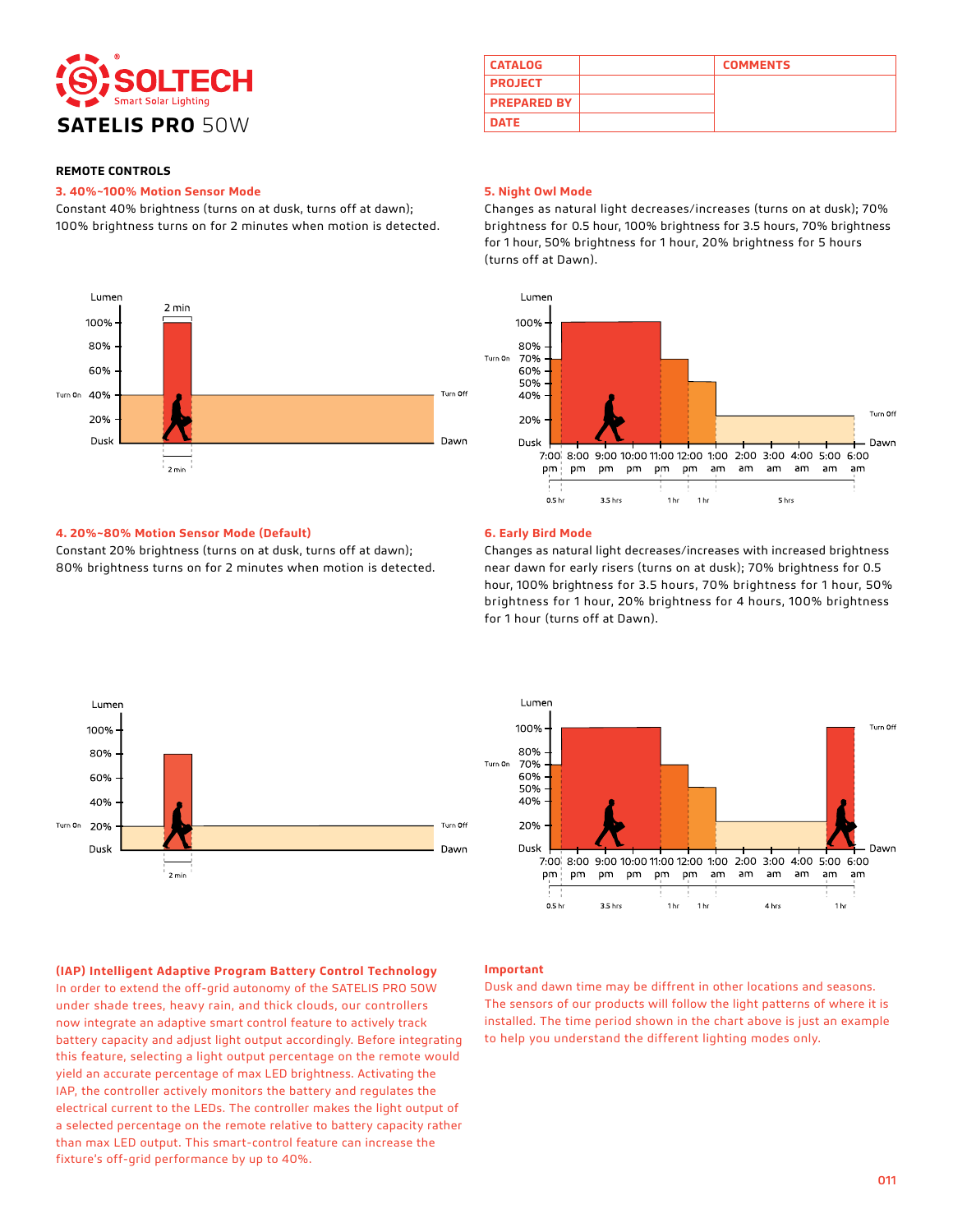

| <b>CATALOG</b>     | <b>COMMENTS</b> |
|--------------------|-----------------|
| <b>PROJECT</b>     |                 |
| <b>PREPARED BY</b> |                 |
| <b>DATE</b>        |                 |

#### **7. 100% Constant Mode**

100% brightness from dusk to dawn.

#### **8. 70% Constant Mode**

70% brightness from dusk to dawn.





#### **9. 40% Constant Mode**

40% brightness from dusk to dawn.



#### **10. Timer Mode Disabled**

Press this button to turn off Timer Mode; settings revert back to before Timer Mode was last activated.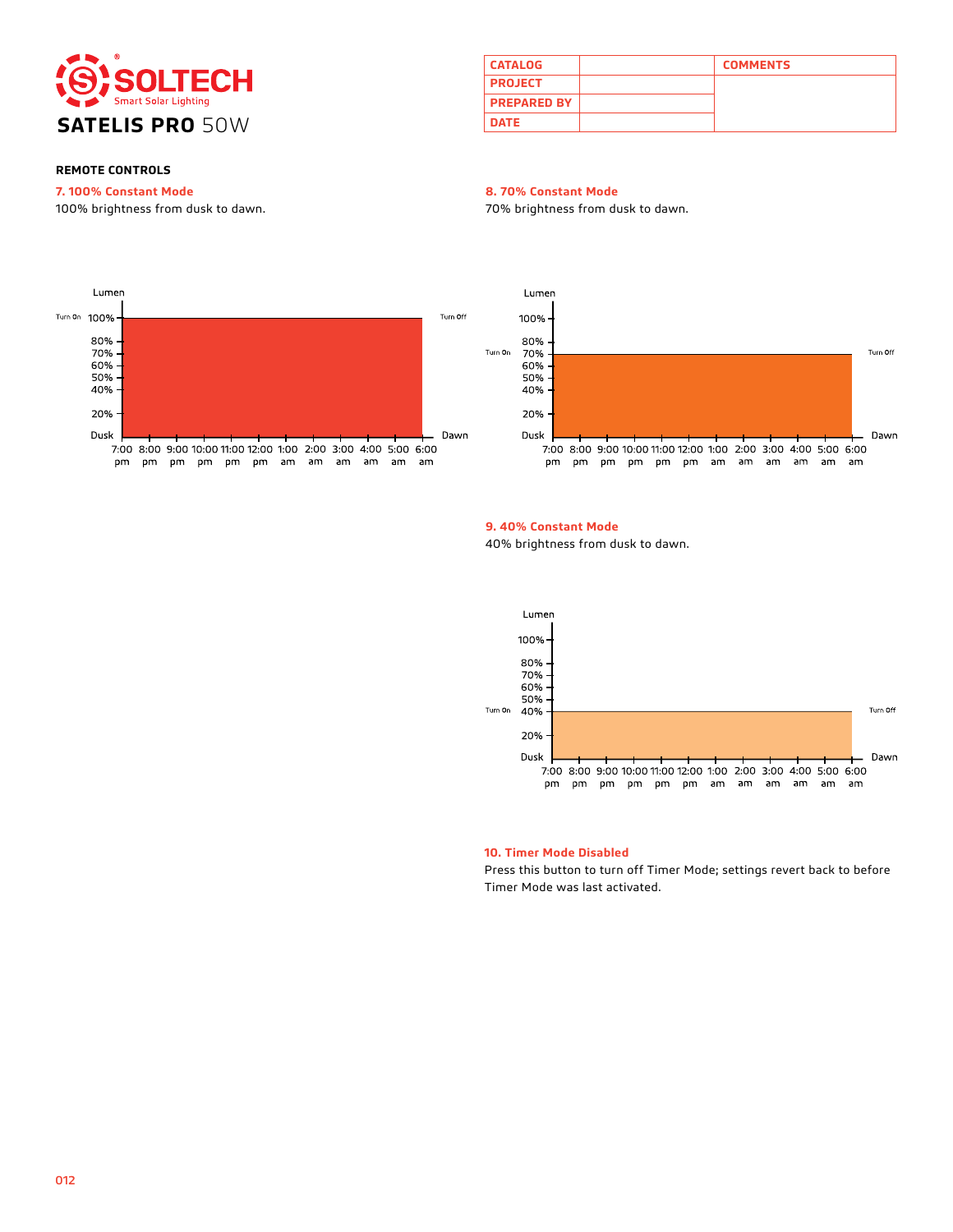

#### **11. Timer Mode 4 Hours**

This is an additional mode which can work with any other modes. For example: press this button at any time after you turn on 70% Constant Mode. If the light turns on at 7pm at dusk, it will turn off at 11pm. It will repeat the same schedule hereafter until it is canceled by pressing Timer Mode Disabled.



### **CATALOG COMMENTS PROJECT PREPARED BY**

#### **12. Time Mode 8 Hours**

This is an additional mode which can work with any other modes. For example: press this button at any time after you turn on 70% Constant Mode. If the light turns on at 7pm at dusk, it will turn off at 3am. It will repeat the same schedule hereafter until it is canceled by pressing Timer Mode Disabled.



#### **Important**

Dusk and dawn time can vary for different locations and seasons. The sensors in our products will monitor the light levels where it is installed. The time period shown in the chart above is just an example to help you understand the different lighting modes.